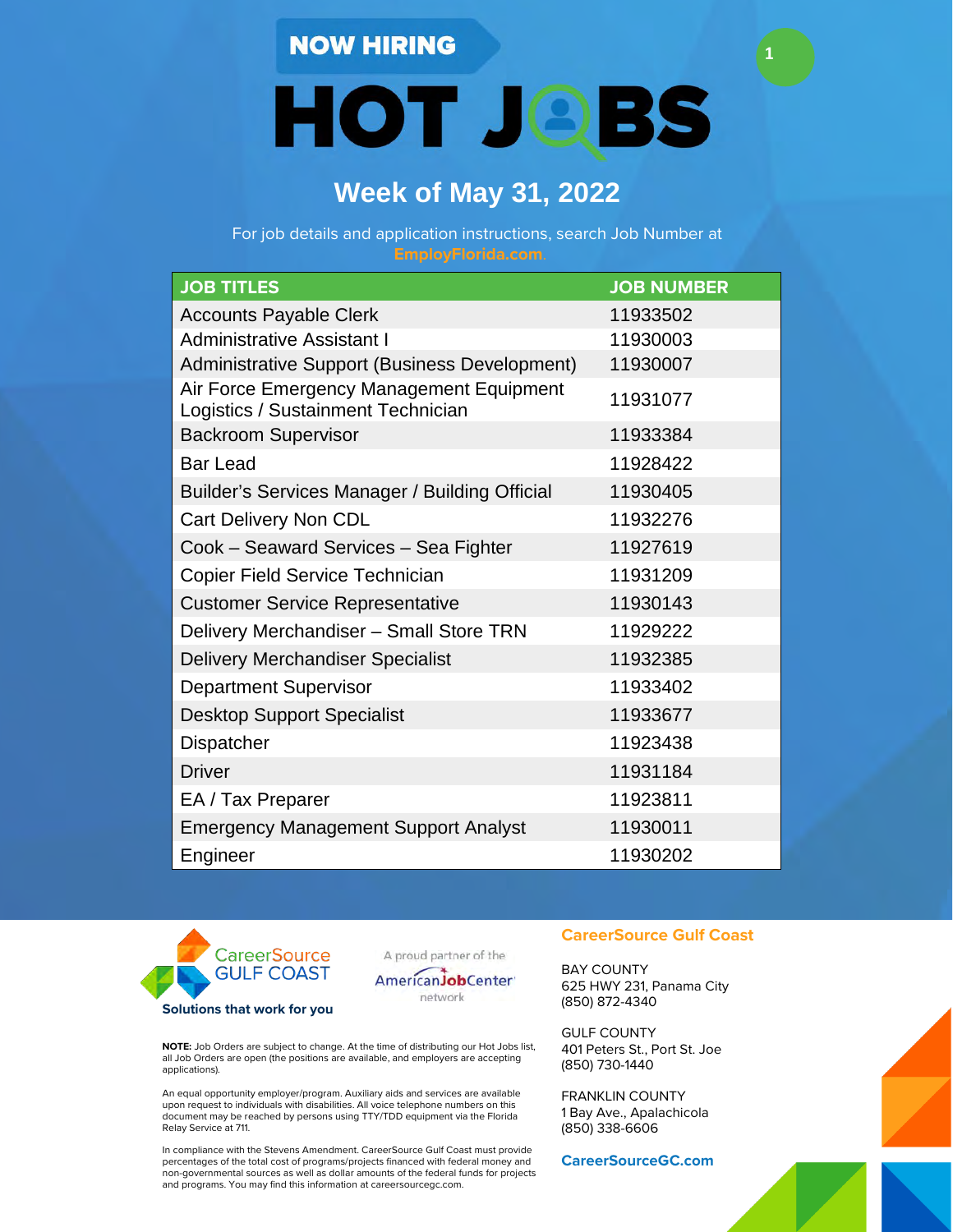**HOT JOBS** 

**2**

## **Week of May 31, 2022**

For job details and application instructions, search Job Number at

| <b>JOB TITLES</b>                              | <b>JOB NUMBER</b> |
|------------------------------------------------|-------------------|
| <b>Errand Runner</b>                           | 11933341          |
| <b>Front Desk / Reservationist</b>             | 11931278          |
| <b>Front Desk Agent</b>                        | 11928417          |
| Front End - Supervisor P/T                     | 11933415          |
| <b>Front Load Driver</b>                       | 11932279          |
| <b>General Manager</b>                         | 11931200          |
| <b>Golf Shop/Player Assistant</b>              | 11932771          |
| <b>Guest Room Attendant</b>                    | 11931596          |
| Housekeeping Aide / Driver                     | 11931601          |
| <b>HVAC Mechanic</b>                           | 11931638          |
| <b>HVAC Mechanic Refrigerant Monitor</b>       | 11933425          |
| <b>Hydrovac Operator CDL</b>                   | 11932274          |
| <b>Inspector - PCB Territory</b>               | 11928430          |
| <b>Judicial Staff Assistant I</b>              | 11931356          |
| <b>Laundry Attendant</b>                       | 11931587          |
| <b>Library Administrative Services Manager</b> | 11932062          |
| <b>Line Cook</b>                               | 11931611          |
| Lobby / Public Attendant                       | 11931605          |
| <b>Local Medical Equipment Delivery Driver</b> | 11933136          |
| <b>LPN</b>                                     | 11927834          |



A proud partner of the



**NOTE:** Job Orders are subject to change. At the time of distributing our Hot Jobs list, all Job Orders are open (the positions are available, and employers are accepting applications).

An equal opportunity employer/program. Auxiliary aids and services are available upon request to individuals with disabilities. All voice telephone numbers on this document may be reached by persons using TTY/TDD equipment via the Florida Relay Service at 711.

In compliance with the Stevens Amendment. CareerSource Gulf Coast must provide percentages of the total cost of programs/projects financed with federal money and non-governmental sources as well as dollar amounts of the federal funds for projects and programs. You may find this information at careersourcegc.com.

#### **CareerSource Gulf Coast**

BAY COUNTY 625 HWY 231, Panama City (850) 872-4340

GULF COUNTY 401 Peters St., Port St. Joe (850) 730-1440

FRANKLIN COUNTY 1 Bay Ave., Apalachicola (850) 338-6606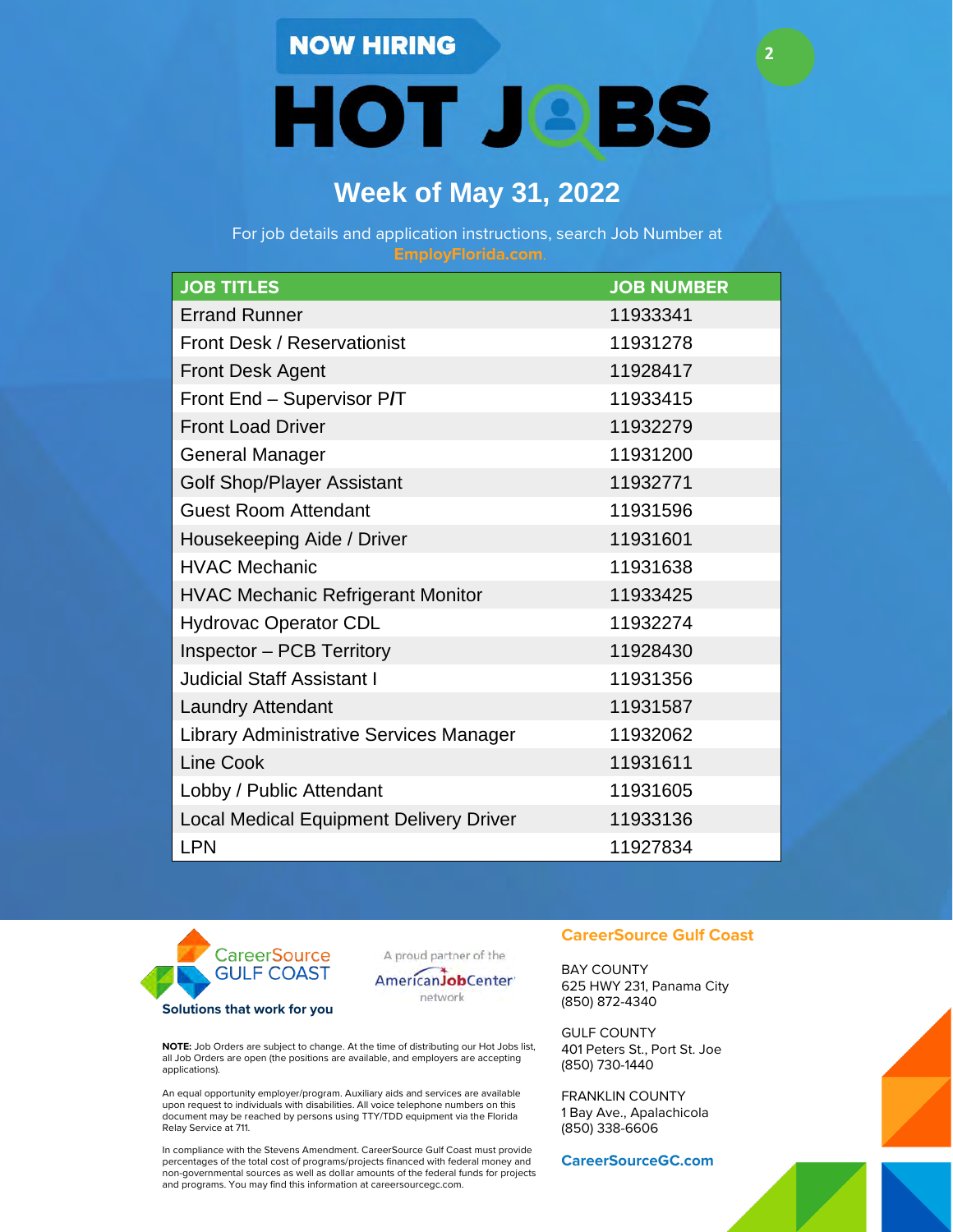**HOT JOBS** 

**3**

# **Week of May 31, 2022**

For job details and application instructions, search Job Number at

| <b>JOB TITLES</b>                                  | <b>JOB NUMBER</b> |
|----------------------------------------------------|-------------------|
| Maintenance Manager                                | 11932979          |
| Marketing and Communications Support<br>Specialist | 11930018          |
| Merchandiser $-$ P/T                               | 11927399          |
| Naval Mission Support Mechanical Technician        | 11930352          |
| <b>Office Associate</b>                            | 11933049          |
| <b>OHE Lineman C</b>                               | 11933629          |
| <b>Owner Relations Team - PCB</b>                  | 11928441          |
| Pharmacist                                         | 11932973          |
| <b>Pharmacy Technician</b>                         | 11932944          |
| <b>Physical Therapist</b>                          | 11931032          |
| <b>Program Analyst</b>                             | 11930995          |
| Program Manager                                    | 11930446          |
| <b>Project Engineer for Military Construction</b>  | 11930137          |
| Project Manager (Remote)                           | 11916650          |
| <b>Registered Nurse</b>                            | 11933000          |
| <b>Rental Store Technician</b>                     | 11930135          |
| Retail Associate P/T                               | 11932122          |
| <b>School Bus Driver</b>                           | 11914588          |
| Senior Systems Engineer                            | 11930453          |
| Server / Bartender                                 | 11932749          |



A proud partner of the



**NOTE:** Job Orders are subject to change. At the time of distributing our Hot Jobs list, all Job Orders are open (the positions are available, and employers are accepting applications).

An equal opportunity employer/program. Auxiliary aids and services are available upon request to individuals with disabilities. All voice telephone numbers on this document may be reached by persons using TTY/TDD equipment via the Florida Relay Service at 711.

In compliance with the Stevens Amendment. CareerSource Gulf Coast must provide percentages of the total cost of programs/projects financed with federal money and non-governmental sources as well as dollar amounts of the federal funds for projects and programs. You may find this information at careersourcegc.com.

#### **CareerSource Gulf Coast**

BAY COUNTY 625 HWY 231, Panama City (850) 872-4340

GULF COUNTY 401 Peters St., Port St. Joe (850) 730-1440

FRANKLIN COUNTY 1 Bay Ave., Apalachicola (850) 338-6606